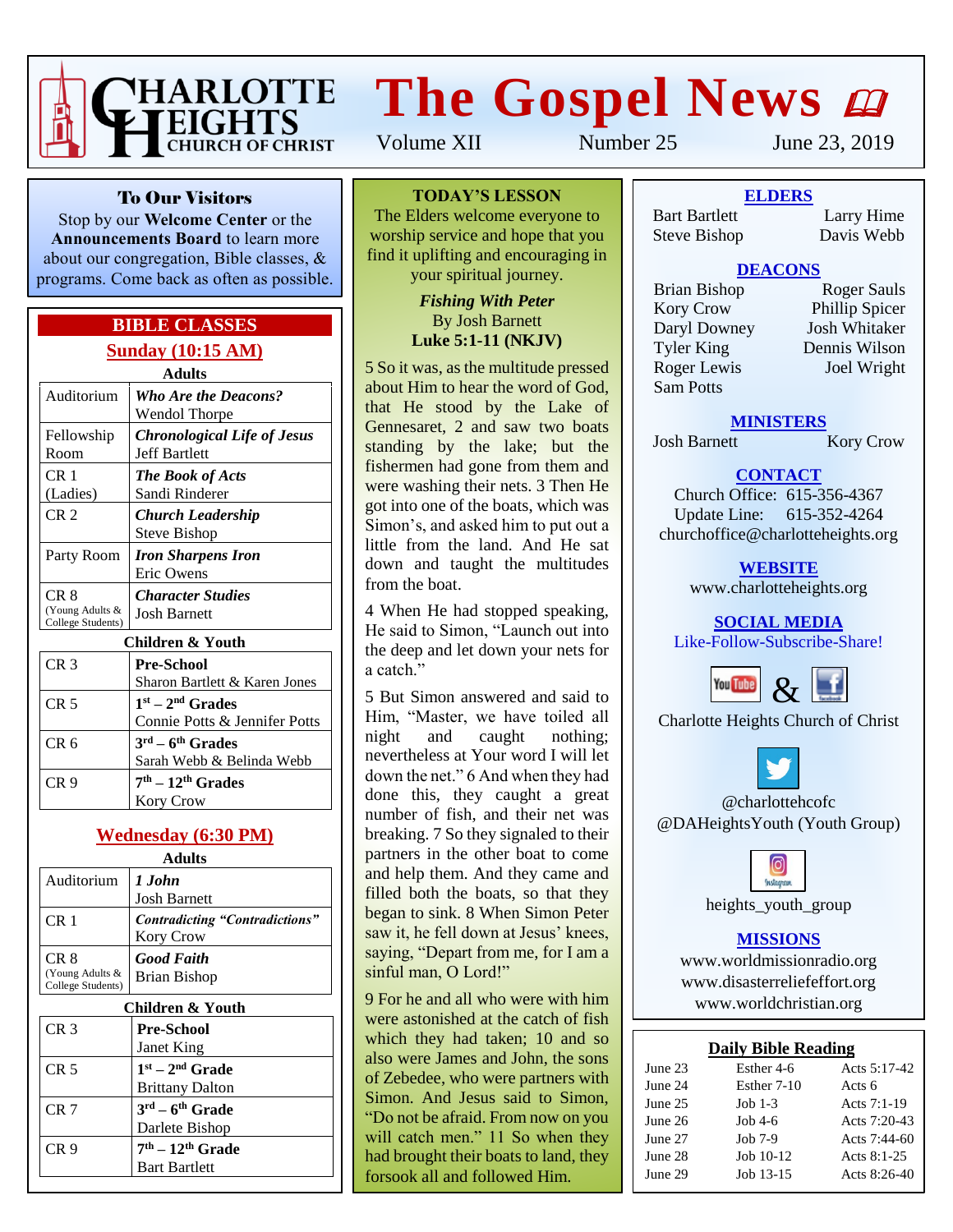## **Fishing with Peter**

I have good memories fishing with my father. He would take me in his truck, and we would drive to a creek. We had two poles, a minnow bucket, and a fish string. We used the minnow bucket to hold the crawdads we caught from the creek. It was a challenge to catch the biggest crawdad hiding underneath the perfect rock. We would spend fifteen minutes or so looking for the fishing bait. We would sometimes wade upstream and other times downstream. We eyed the right fishing spot to cast our reels with the bait. Sometimes it was a success. Other times, we left with nothing.

I learned some valuable lessons fishing with my father. I learned that every time we went out to fish, we caught something more important than fish. We caught time together. I learned that walking downstream is much easier than walking upstream. It's hard to fight against the current, and so it is with life.

The Bible provides a well-known fisherman, Peter. He has some fishing stories to tell. He had the time when the nets were so full that it required two boats to bring them in to shore. He caught a fish with a piece of money in its mouth. In all these

> Welcome Our New Member We welcome **Elizabeth Goodman**, who placed membership last Sunday. Be sure to get to know her and make her welcome. Her address is **2704 Westwood Ave Nashville, TN 37212**

**BIBLE RESEARCH QUESTION**

The Sunday Night **KID'S L.A.B**. will not meet the rest of June due to Camp and the Lads-To-Leaders Service. We are looking to improve this program. Keep your eyes open for information about a meeting where you can get involved and make this program better.

KUD'S LAB.

**Last Week's Question & Answer** *How many TOTAL times did the Children of Israel march around the city of Jericho?* **13 Times (Joshua 6:3-4) 1 Time per Day for 6 Days 7 Times on the 7th Day Those Who Answered** Patricia Carden, David Mayo, Leonard Walker, Loradia Walker **This Week's Question** *Who originally brought Simon Peter to Jesus and said that they had found the Messiah?*



## **Upcoming Events**

**Church Camp - TODAY June 23-28**

**CARE Team TONIGHT (After Evening Services)** *Please bring food*

**Friday Night Singing – June 28** Bethel Church of Christ 2427 Sparta Pike, Lebanon

**Lads-To-Leaders Service June 30 (Evening Services)**

> **Hope Lodge July 1 (5:00)**

**Church Office Closed July 4 – Independence Day**

**Bordeaux Hospital – July 7** *Help transport the patients to worship.*

**VBS Worker Pot-Luck Luncheon July 7 (After Sunday School)**

**Monday Night for the Master July 8 (6:00)** *2 ND Monday This Month*

**VBS Carnival - July 13 (5:00-8:00) Kickoff – July 14 (Sunday School) VBS – July 14-17 (6:30-8:30)**

fishing stories, Jesus was right there. Peter was fishing for fish. Jesus was fishing for Peter. We will spend our time going fishing with Peter. What we catch will not be fish but lessons. Join us as we cast our thoughts to Peter and reel in the lessons.

> In Him, **Josh Barnett**

## Thank You

I would like to thank the Ladies Bible Class for the donation made to the Churches of Christ Disaster Relief efforts in memory of my brother, Chris. In Christian Love, **Chase Evans**

## Thank You

I would like to thank Charlotte Heights Church of Christ for the beautiful service, flowers, cards, picture, and the beautiful box at the memorial service for James Rushing. Thanks to Josh, Jeff, Larry, and so many others.

God Bless Ya! Love in Christ, **Kimberly Byrd**

## Thank You

Thanks & love for your thoughts, cards, and prayers during Gina's surgery. **Eric & Gina Owens**

**National Christian Singles Seminar** *"Make a Joyful Noise in the Music City"* This event will be held in Nashville on Labor Day Weekend (08/30-09/02) at the Sheraton Music City.

**Registration www.ChurchOfChristNCSS.com Deadline: June 30**

**Co-Hosts Schrader Lane Church of Christ 40th Avenue Church of Christ**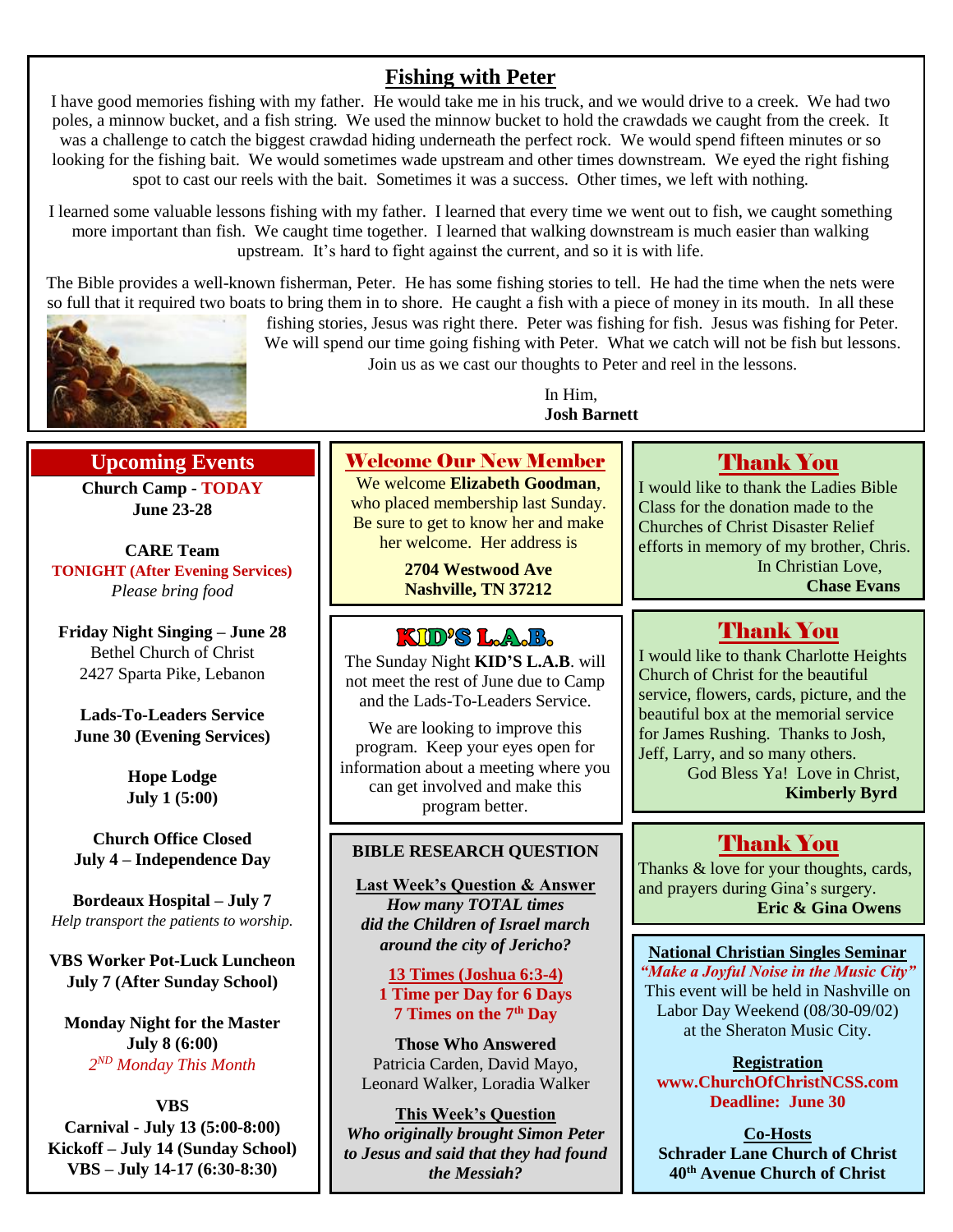

The Elders thank you for your continued generosity.

• **Thursday, June 27 (6:00–8:00)**